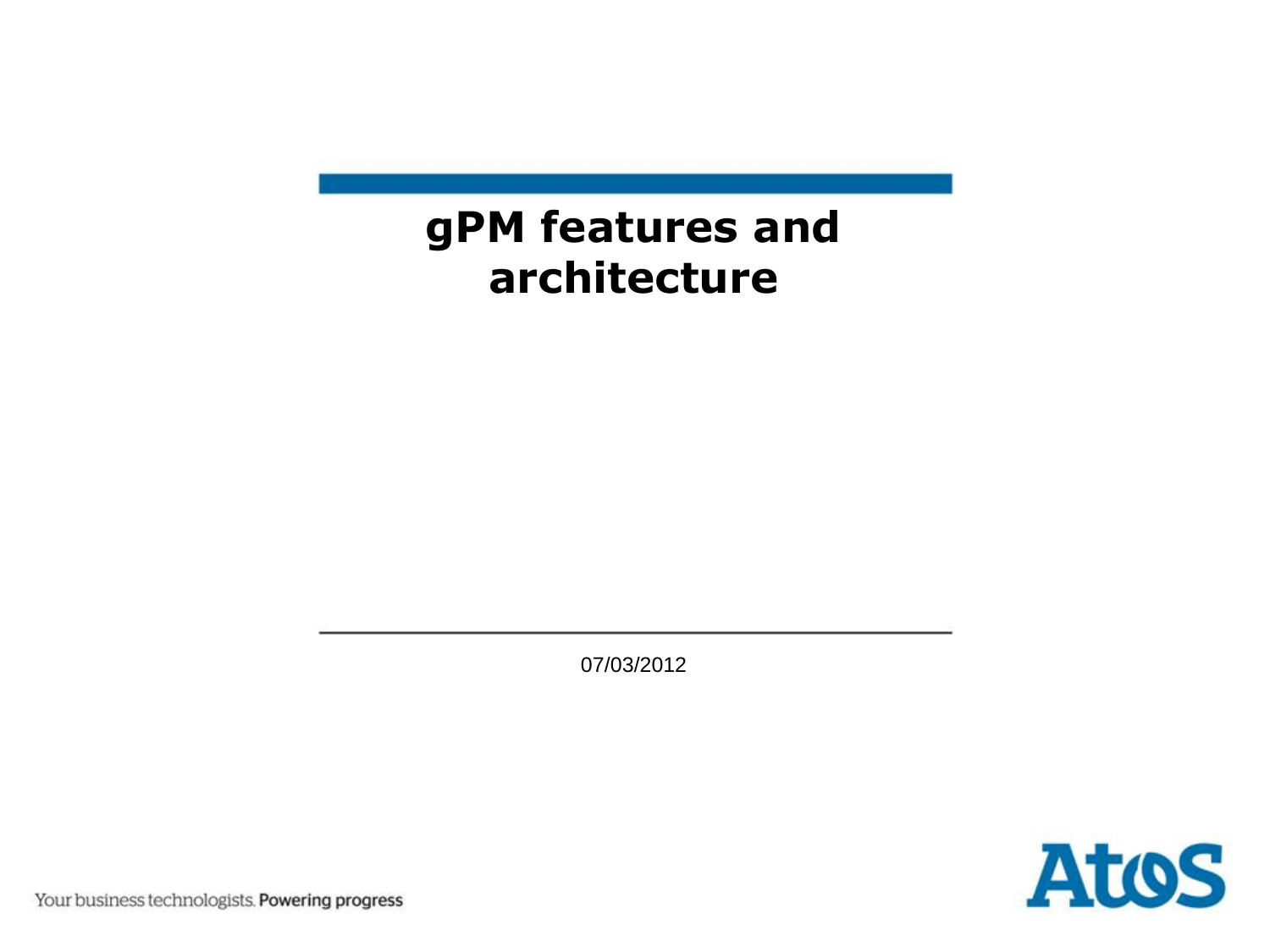### 07/03/2012 **gPM : generic Process Management**

**Main objective**: generate applications from a process definitions

- ▶ gPM : **generic** application / meta-tool
	- for **sheets** and **lifecycles** management
	- **customizable**
- ▶ Possibility to create **applications fully adapted to the process**, whatever the process :
	- Change management
	- Test management

– …

▶ gPM is part of TOPCASED toolkit.



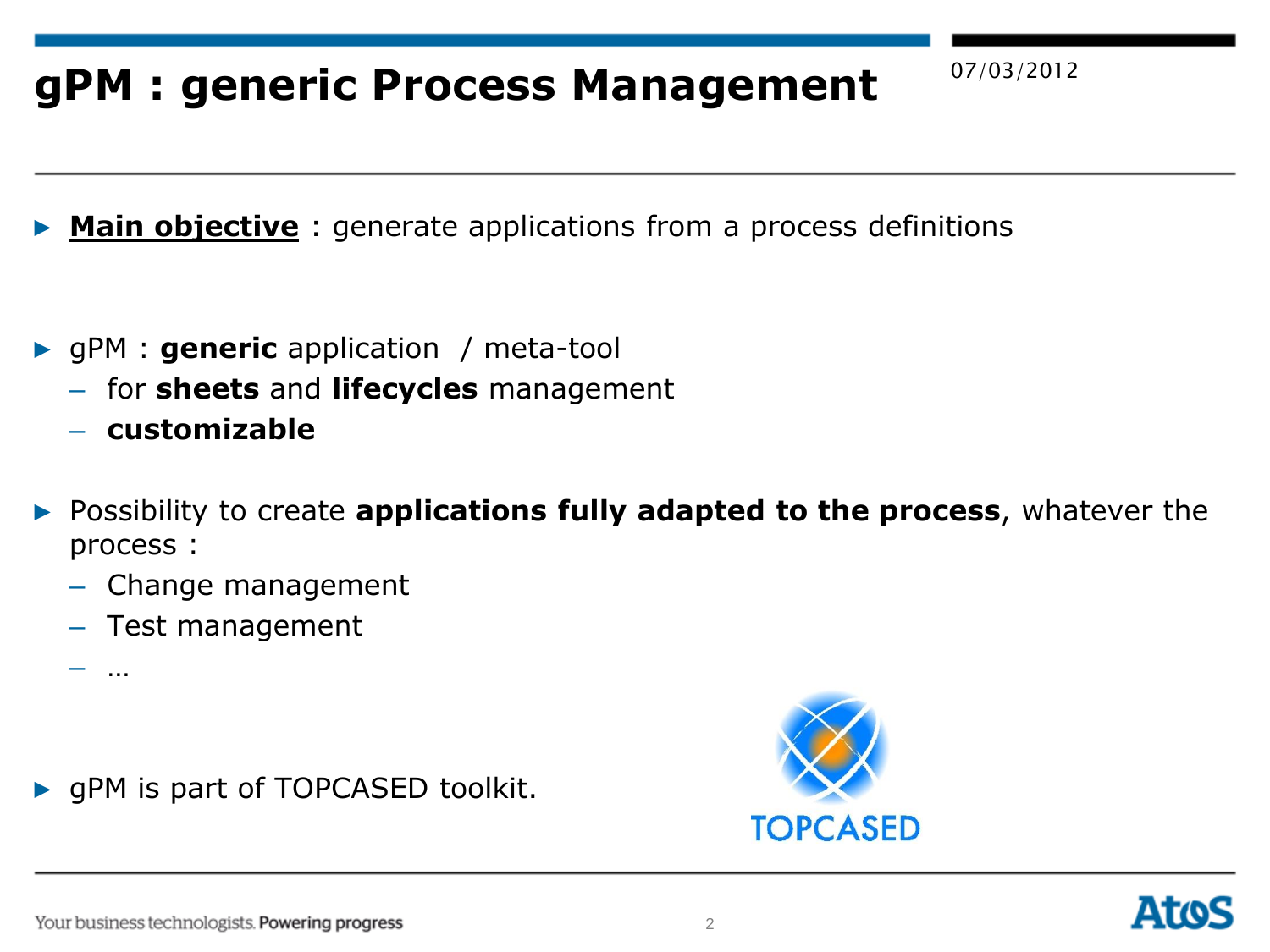# 07/03/2012 **gPM - process definition**

#### **Defining a process :**

- Identify the **elements to handle** and their structure:
	- $\Rightarrow$  Will be the sheet types, and the forms
- Identify **links** between these elements
- Define the **lifecycle** for each sheet  $\Rightarrow$  States / transitions
- Identify **specific actions** to add  $\Rightarrow$  UI actions added to the final application
- Define **export templates**  (PDF/XLS/ CSV)



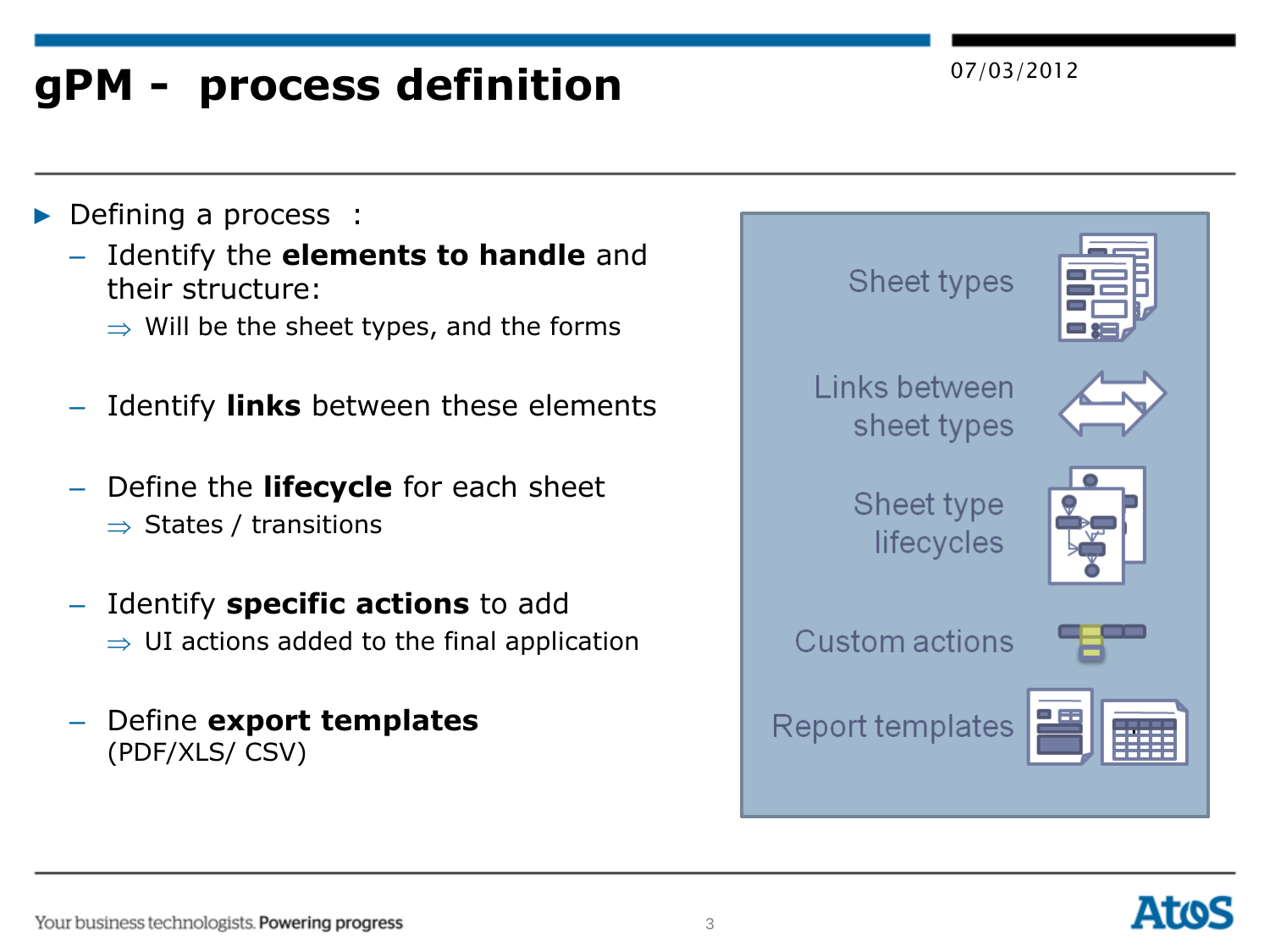### 07/03/2012 **gPM : from process to application**



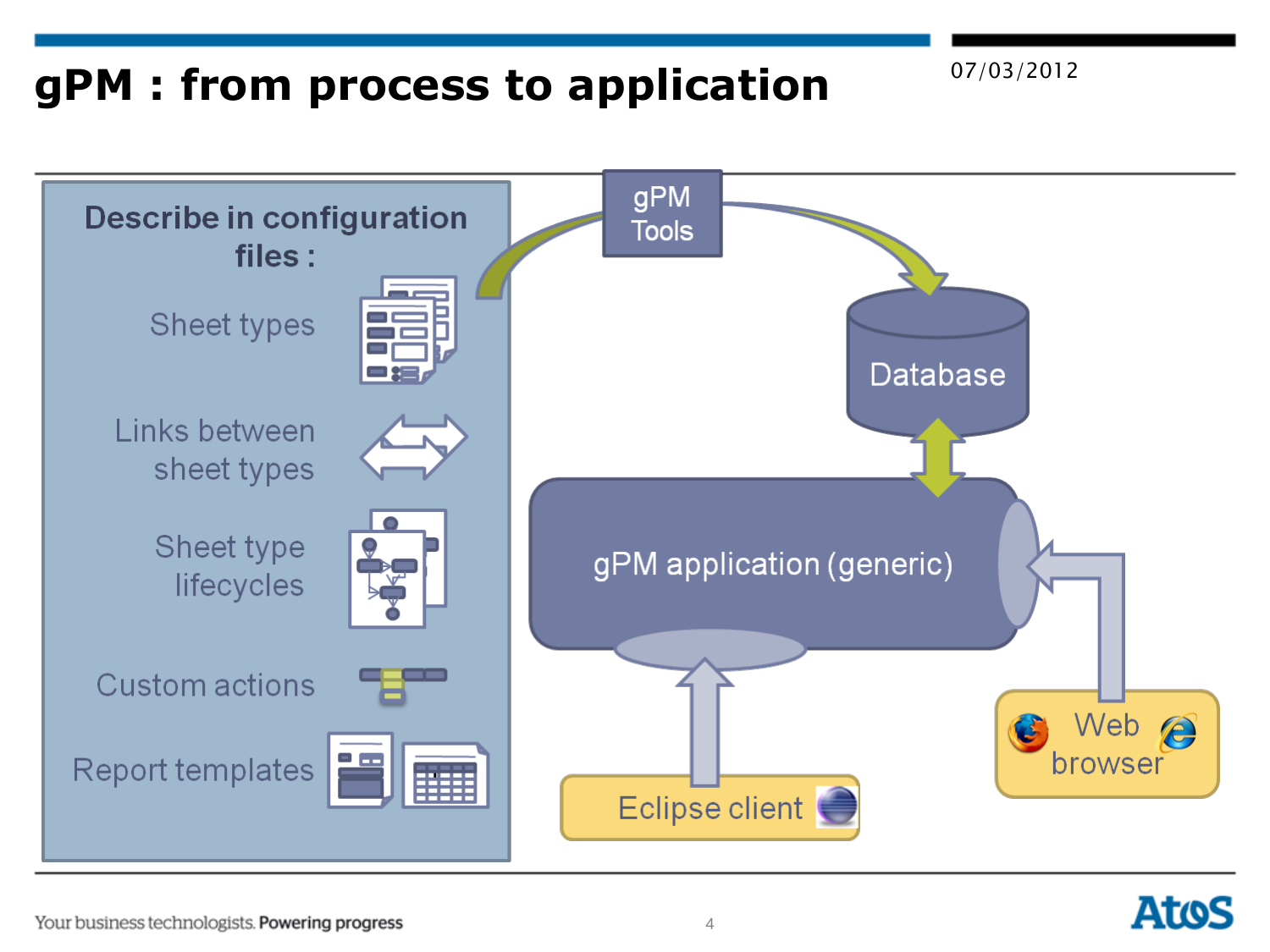# 07/03/2012 **gPM – Web client**

| TOPCASED-Gendoc2 (admin)                                                                                                                                                                                                                                                                                                                                                                                                                                                                                                                                                       |                                       |                               | Filter result                                                                                                                                         |          |          |                             |                          | 動物点                                                     |  |
|--------------------------------------------------------------------------------------------------------------------------------------------------------------------------------------------------------------------------------------------------------------------------------------------------------------------------------------------------------------------------------------------------------------------------------------------------------------------------------------------------------------------------------------------------------------------------------|---------------------------------------|-------------------------------|-------------------------------------------------------------------------------------------------------------------------------------------------------|----------|----------|-----------------------------|--------------------------|---------------------------------------------------------|--|
| <b>FILTERS TABLE</b>                                                                                                                                                                                                                                                                                                                                                                                                                                                                                                                                                           |                                       | All bugs $E$                  |                                                                                                                                                       |          |          |                             |                          |                                                         |  |
| ы                                                                                                                                                                                                                                                                                                                                                                                                                                                                                                                                                                              | Г                                     | ID.                           | Title                                                                                                                                                 | Severity | State    | Reporter                    | Assianed<br>to           | Last update                                             |  |
| <b>vProcess</b>                                                                                                                                                                                                                                                                                                                                                                                                                                                                                                                                                                | $\Box$                                | TOPCASED-<br>Gendoc2-BUG-1    | Bullet lists not handled correctly in ODT documents.                                                                                                  |          | New.     | Кгіs.<br><b>ROBERTSON</b>   |                          |                                                         |  |
| $\sqrt{2}$ all bugs<br>A AIFRS                                                                                                                                                                                                                                                                                                                                                                                                                                                                                                                                                 | $\Box$                                | TOPCASED-                     | Tags cannot be nested                                                                                                                                 |          | Resolved | Kris                        |                          |                                                         |  |
| <b>AL</b> All sheets                                                                                                                                                                                                                                                                                                                                                                                                                                                                                                                                                           |                                       | Gendoc2-BUG-2<br>TOPCASED-    |                                                                                                                                                       |          |          | <b>ROBERTSON</b><br>Emilien | Tristan                  |                                                         |  |
| All all Supports                                                                                                                                                                                                                                                                                                                                                                                                                                                                                                                                                               | n RD                                  | Gendoc2-BUG-3                 | Error when generating file from SysML model                                                                                                           |          | Resolved | PERICO.                     | <b>FAURE</b>             |                                                         |  |
| Analyzed FRS                                                                                                                                                                                                                                                                                                                                                                                                                                                                                                                                                                   | $-42$                                 | TOPCASED-<br>Gendov2-BLIG-4   | generation of an empty diagram.                                                                                                                       |          | New      | Emilien<br><b>BERICO</b>    | Tristan<br><b>EALIDE</b> |                                                         |  |
| Please, choose a blocking BUG                                                                                                                                                                                                                                                                                                                                                                                                                                                                                                                                                  |                                       |                               | TOPCASED-Gendoc2-BUG-3 % TOPCASED-Gendoc2-BUG-4 %                                                                                                     |          |          |                             |                          |                                                         |  |
| Please, choose a blocked BUG                                                                                                                                                                                                                                                                                                                                                                                                                                                                                                                                                   |                                       | TOPCASED-Gendoc2-BUG-4 (New)  |                                                                                                                                                       |          |          |                             |                          | $ 0 $ <b>B B</b> $ 0 $ <b>B</b> $ 0 $ $ 0 $ $\le$ $ 0 $ |  |
| Please, choose a blocking BUG                                                                                                                                                                                                                                                                                                                                                                                                                                                                                                                                                  | General                               |                               |                                                                                                                                                       |          |          |                             |                          |                                                         |  |
| Please, choose a blocked FR                                                                                                                                                                                                                                                                                                                                                                                                                                                                                                                                                    | <b>Bug number</b>                     |                               | 4                                                                                                                                                     |          |          |                             |                          |                                                         |  |
|                                                                                                                                                                                                                                                                                                                                                                                                                                                                                                                                                                                |                                       |                               |                                                                                                                                                       |          |          |                             |                          |                                                         |  |
|                                                                                                                                                                                                                                                                                                                                                                                                                                                                                                                                                                                | <b>Title</b>                          |                               | generation of an empty diagram                                                                                                                        |          |          |                             |                          |                                                         |  |
|                                                                                                                                                                                                                                                                                                                                                                                                                                                                                                                                                                                | Description                           |                               | If you have an empty diagram. The generated picture is not correct. At least, the name of the diagram should appear and<br>not a zoom on the package. |          |          |                             |                          |                                                         |  |
|                                                                                                                                                                                                                                                                                                                                                                                                                                                                                                                                                                                |                                       | <b>Additional information</b> |                                                                                                                                                       |          |          |                             |                          |                                                         |  |
| depend on                                                                                                                                                                                                                                                                                                                                                                                                                                                                                                                                                                      | Reporter                              |                               | Emilien PERICO                                                                                                                                        |          |          |                             |                          |                                                         |  |
|                                                                                                                                                                                                                                                                                                                                                                                                                                                                                                                                                                                | Date submitted                        |                               | Apr 14, 2010 12:00:00 AM                                                                                                                              |          |          |                             |                          |                                                         |  |
|                                                                                                                                                                                                                                                                                                                                                                                                                                                                                                                                                                                | Assigned to                           |                               | Tristan FAURE                                                                                                                                         |          |          |                             |                          |                                                         |  |
| depend on                                                                                                                                                                                                                                                                                                                                                                                                                                                                                                                                                                      | Description                           |                               |                                                                                                                                                       |          |          |                             |                          |                                                         |  |
|                                                                                                                                                                                                                                                                                                                                                                                                                                                                                                                                                                                | Reproducibility                       |                               |                                                                                                                                                       |          |          |                             |                          |                                                         |  |
|                                                                                                                                                                                                                                                                                                                                                                                                                                                                                                                                                                                | <b>Severity</b><br>Priority           |                               | Nomal                                                                                                                                                 |          |          |                             |                          |                                                         |  |
|                                                                                                                                                                                                                                                                                                                                                                                                                                                                                                                                                                                |                                       | Detected in version           | 4.0.0                                                                                                                                                 |          |          |                             |                          |                                                         |  |
|                                                                                                                                                                                                                                                                                                                                                                                                                                                                                                                                                                                | · Information                         |                               |                                                                                                                                                       |          |          |                             |                          |                                                         |  |
|                                                                                                                                                                                                                                                                                                                                                                                                                                                                                                                                                                                | Last update                           |                               |                                                                                                                                                       |          |          |                             |                          |                                                         |  |
|                                                                                                                                                                                                                                                                                                                                                                                                                                                                                                                                                                                | To be fixed in                        |                               | 4.1.0                                                                                                                                                 |          |          |                             |                          |                                                         |  |
| <b>BUG</b>                                                                                                                                                                                                                                                                                                                                                                                                                                                                                                                                                                     | <b>Attached files</b>                 |                               |                                                                                                                                                       |          |          |                             |                          |                                                         |  |
| impact                                                                                                                                                                                                                                                                                                                                                                                                                                                                                                                                                                         | <b>View Status</b><br><b>Monitors</b> |                               | Tristan FAURE                                                                                                                                         |          |          |                             |                          |                                                         |  |
| Please, choose an impacting                                                                                                                                                                                                                                                                                                                                                                                                                                                                                                                                                    |                                       |                               |                                                                                                                                                       |          |          |                             |                          |                                                         |  |
| Please, choose a BUG to link<br>Please, choose an FR to link<br>File Please, choose a BUG to link<br><b>Alla</b> Please, choose a BUG to<br>File Please, choose a dependent<br><b>Bila</b> Please, choose a BUG to<br>$\mathbb{Z}[\mathbf{z}]$ Please, choose a dependent<br><b>Digital</b> Please, choose an original<br>Please, choose a duplicate<br>Please, choose an original<br>BUG<br>A Please, choose a duplicate FR<br><b>Dividende</b> , choose an impacting<br>$\Box$ Please, choose a BUG to<br>ہ ان<br><b>BUG</b><br><b>Dig</b> Please, choose an FR to<br>impact | * Notes<br>Notes                      |                               | Author<br>Date                                                                                                                                        |          |          | Content                     |                          |                                                         |  |

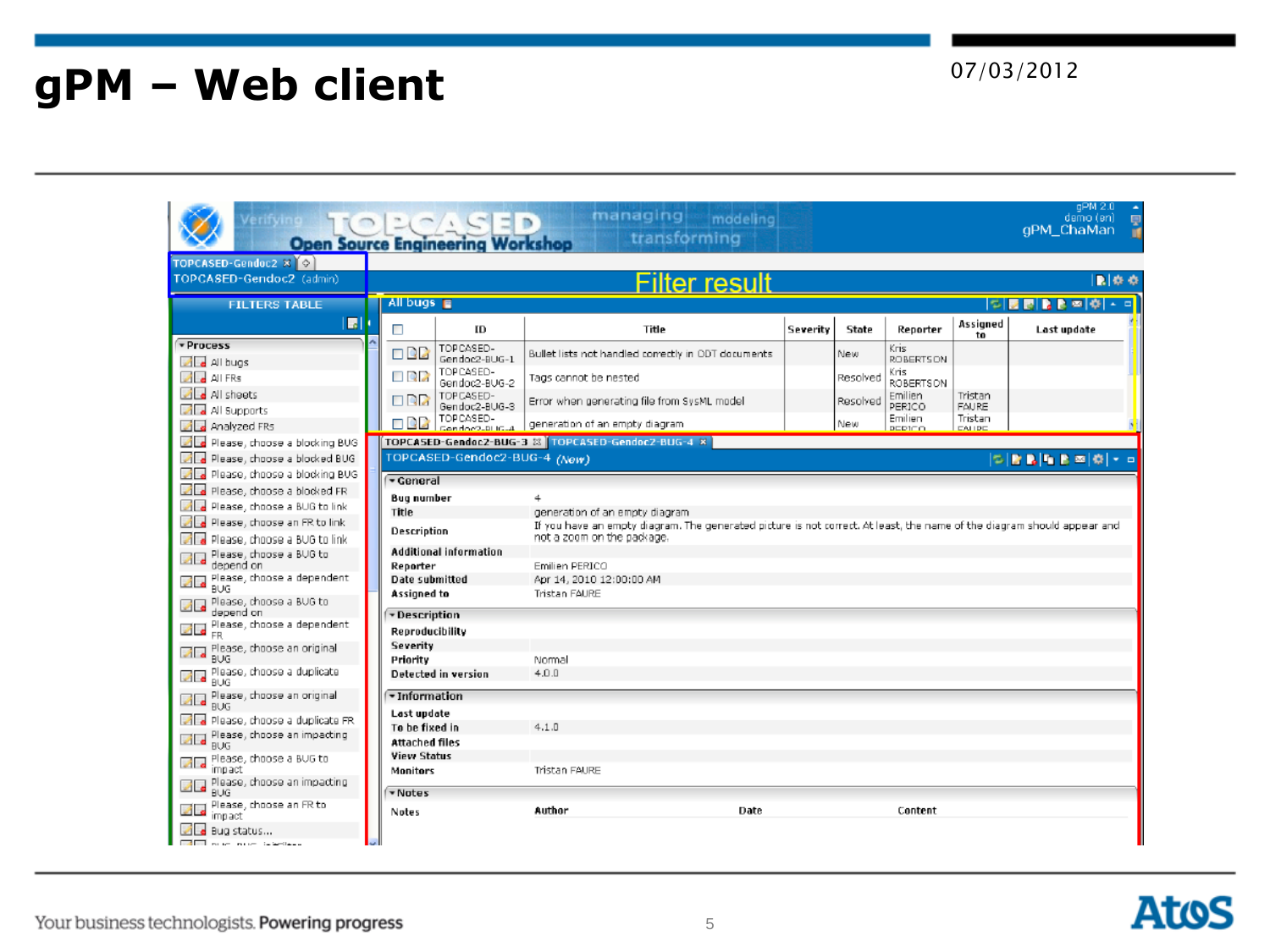# 07/03/2012 **gPM – Eclipse client**

|                                                                                                                                                                                                                                                                                                                                                                                                                                                                                        |                                                                                                                                                                                                                                                                                                                                                                                                                                                                                                                                                                                                                                         |                                                                                                                                                                                                                                                                                                                                                                                                                                                                              |                                                                                    |                                                                                                              |                                                                         | <b>ES SPA OPM C</b> Resource |                                       |  |  |  |
|----------------------------------------------------------------------------------------------------------------------------------------------------------------------------------------------------------------------------------------------------------------------------------------------------------------------------------------------------------------------------------------------------------------------------------------------------------------------------------------|-----------------------------------------------------------------------------------------------------------------------------------------------------------------------------------------------------------------------------------------------------------------------------------------------------------------------------------------------------------------------------------------------------------------------------------------------------------------------------------------------------------------------------------------------------------------------------------------------------------------------------------------|------------------------------------------------------------------------------------------------------------------------------------------------------------------------------------------------------------------------------------------------------------------------------------------------------------------------------------------------------------------------------------------------------------------------------------------------------------------------------|------------------------------------------------------------------------------------|--------------------------------------------------------------------------------------------------------------|-------------------------------------------------------------------------|------------------------------|---------------------------------------|--|--|--|
| <b>1 gPM Instances 23</b> → S D & → <sup>▽ □</sup> □ ■ gPM Filter Results: All bugs 23                                                                                                                                                                                                                                                                                                                                                                                                 | $\circledast \bullet \bullet \bullet \bullet \bullet \bullet \bullet \bullet \bullet \bullet \bullet \bullet \bullet$                                                                                                                                                                                                                                                                                                                                                                                                                                                                                                                   |                                                                                                                                                                                                                                                                                                                                                                                                                                                                              |                                                                                    |                                                                                                              |                                                                         |                              |                                       |  |  |  |
| □ 0 gPM_ChaMan @ http://127.0.0.1:8888 (admin)<br>TOPCASED-Gendoc2 (admin)<br>TOPCASED-Requirement<br>TOPCASED-SysmlEditor<br>TOPCASED-UMLEditor                                                                                                                                                                                                                                                                                                                                       | Title<br>TOPCASED-Gendoc2-BUG-1 Bullet lists not handled correctly in ODT documents<br>TOPCASED-Gendoc2-BUG-2 Tags cannot be nested<br>TOPCASED-Gendoc2-BUG-3 Error when generating file from SysML model<br>TOPCASED-Gendoc2-BUG-4 generation of an empty diagram<br>TOPCASED-Gendoc2-BUG-5 org.topcased.gendoc2.bundle.acceleo.topcased should be included in gendoc2 feature<br>TOPCASED-Gendoc2-BUG-6 getDiagramWithName(),getDiagramID() does not work                                                                                                                                                                             |                                                                                                                                                                                                                                                                                                                                                                                                                                                                              | Severity   Sheet state   Reporter<br>New<br>New<br>New<br>New<br>New<br><b>New</b> | Kris ROBERTSON<br>Kris ROBERTSON<br>Emilien PERICO<br>Emilien PERICO<br>Emilien PERICO<br>Emilien PERICO     | Assigned to Last update<br><b>Tristan FAURE</b><br><b>Tristan FAURE</b> |                              |                                       |  |  |  |
| $=$ $\Box$<br>□ qPM Filter (Table) $\&$ □ qPM Filter (Tree)<br>$-96 - 26 - 80$<br>type filter text                                                                                                                                                                                                                                                                                                                                                                                     | TOPCASED-Gendoc2-BUG-4 23<br>TOPCASED-Gendoc2-BUG-4<br>(TOPCASED-Gendoc2)<br>$\circledast \nearrow \hat{=} \cdot \text{if } \text{max} \ \text{if } \text{max} \ \text{if } \text{max} \ \text{if } \text{max} \ \text{if } \text{max} \ \text{if } \text{max} \ \text{if } \text{max} \ \text{if } \text{max} \ \text{if } \text{max} \ \text{if } \text{max} \ \text{if } \text{max} \ \text{if } \text{max} \ \text{if } \text{max} \ \text{if } \text{max} \ \text{if } \text{max} \ \text{if } \text{max} \ \text{if } \text{max} \ \text{if } \text{max} \ \text{if } \text{max$<br>Product: TOPCASED-Gendoc2  Current state: New | $=$ $F$<br>TOPCASED-Gendoc2-FR-1 23<br>TOPCASED-Gendoc<br>$2-FR-1$<br>(TOPCASED-Gendo<br>$\triangleleft$<br>$\begin{picture}(160,10) \put(0,0){\line(1,0){10}} \put(15,0){\line(1,0){10}} \put(15,0){\line(1,0){10}} \put(15,0){\line(1,0){10}} \put(15,0){\line(1,0){10}} \put(15,0){\line(1,0){10}} \put(15,0){\line(1,0){10}} \put(15,0){\line(1,0){10}} \put(15,0){\line(1,0){10}} \put(15,0){\line(1,0){10}} \put(15,0){\line(1,0){10}} \put(15,0){\line($<br>69<br>c2) |                                                                                    |                                                                                                              |                                                                         |                              |                                       |  |  |  |
| $E$ Process<br>All bugs<br>All FR <sub>S</sub><br>All sheets<br>All Supports<br>Analyzed FRs<br>My monitored buas<br>My monitored FRs<br>My reported bugs<br>My reported FRs<br>Realized FRs<br>Resolved buas<br>Resolved FRs<br>Unassigned bugs<br>Please, choose a blocking BUG<br>Please, choose a blocked BUG<br>Please, choose a blocking BUG<br>Please, choose a blocked FR<br>Please, choose a BUG to link<br>Please, choose an FR to link<br>Please, choose a BUG to link<br>ᅬ | $\blacktriangleright$ General<br>Bug number:<br>Title *:<br>generation of an empty diagram<br>Description *:<br>If you have an empty diagram. The generated picture is not correct. At<br>Additional information:<br>Emilien PERICO<br>Reporter:<br>Date submitted:<br>2010-04-14<br>Assigned to:<br>Tristan FAURE<br>• Description<br>Reproducibility:<br>Severity:<br>Priority:<br>Normal<br>Detected in version: 4.0.0<br>$\lvert$<br>$\blacksquare$                                                                                                                                                                                 | Product: TOPCASED-Gendoc2  Current state: New<br><b>v</b> General<br>FR Number:<br>Title *:<br>Description *:<br>Additional information:<br>Reporter:<br>Assigned to:                                                                                                                                                                                                                                                                                                        | Emilien PERICO<br>Analyze                                                          | Add attributes for image tag to avoid<br>When you add an image in gendoc2, you can use keepH and keepW attri | Possible transitions:<br>Realization<br>Ы                               |                              | $\mathbf{r}$<br>$\blacktriangleright$ |  |  |  |

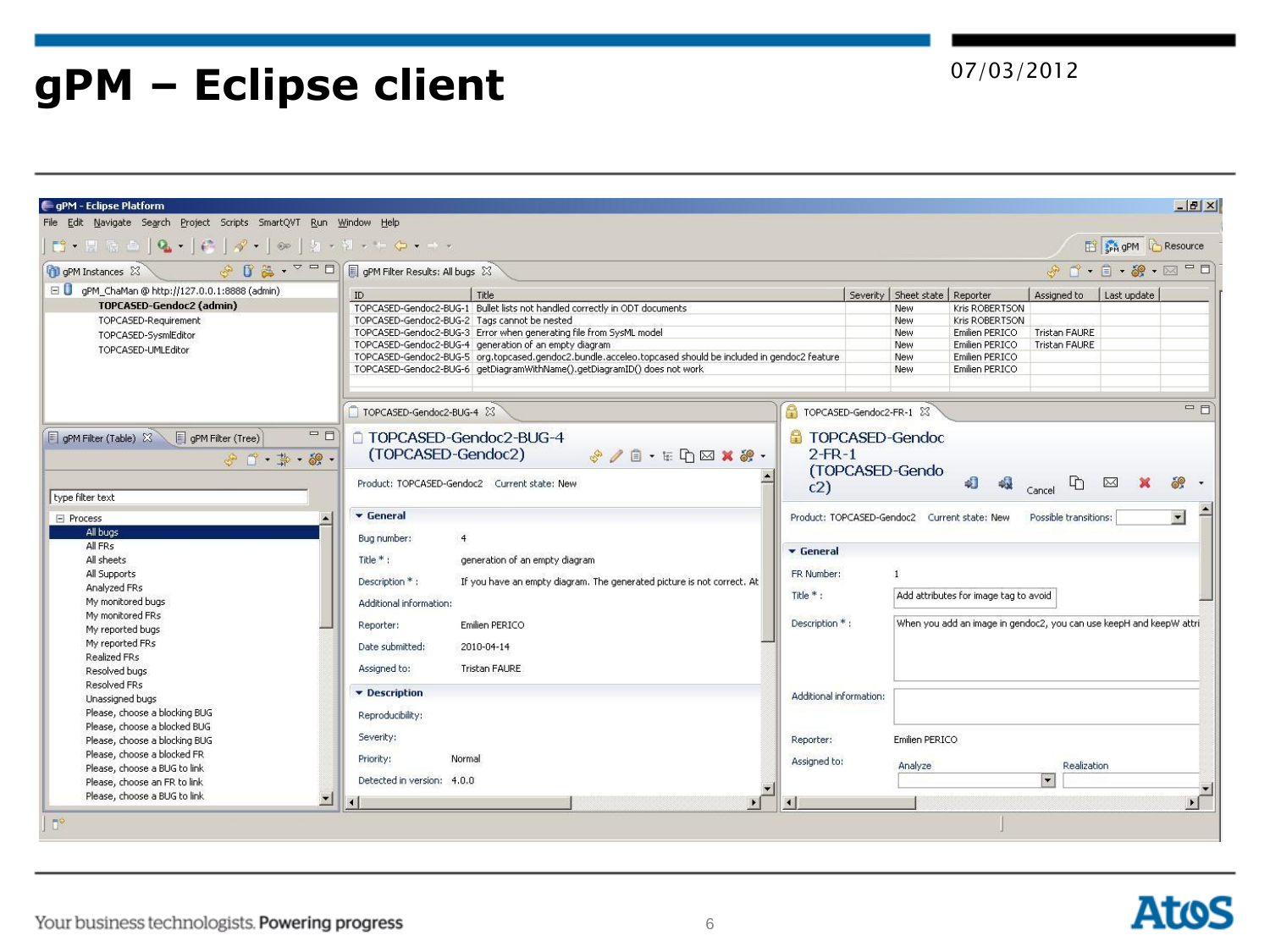### 07/03/2012 **gPM features**

- Management of simultaneous tool instances designed for specific business processes
- ▶ Management of products and product hierarchy
- Parameterization of sheet types : number, content and life cycle
- Creation, modification, initialization and display of sheets
- Customization of functional id management
- Possibility to create links between sheets
- Set up of data dictionary to control values inserted by user
- Customizable search using filter
- **Sheet initialization functionality**
- Mail management
- Specific or generic export functionalities (PDF, XML, Excel)
- Access control management
- ▶ Administration functionalities

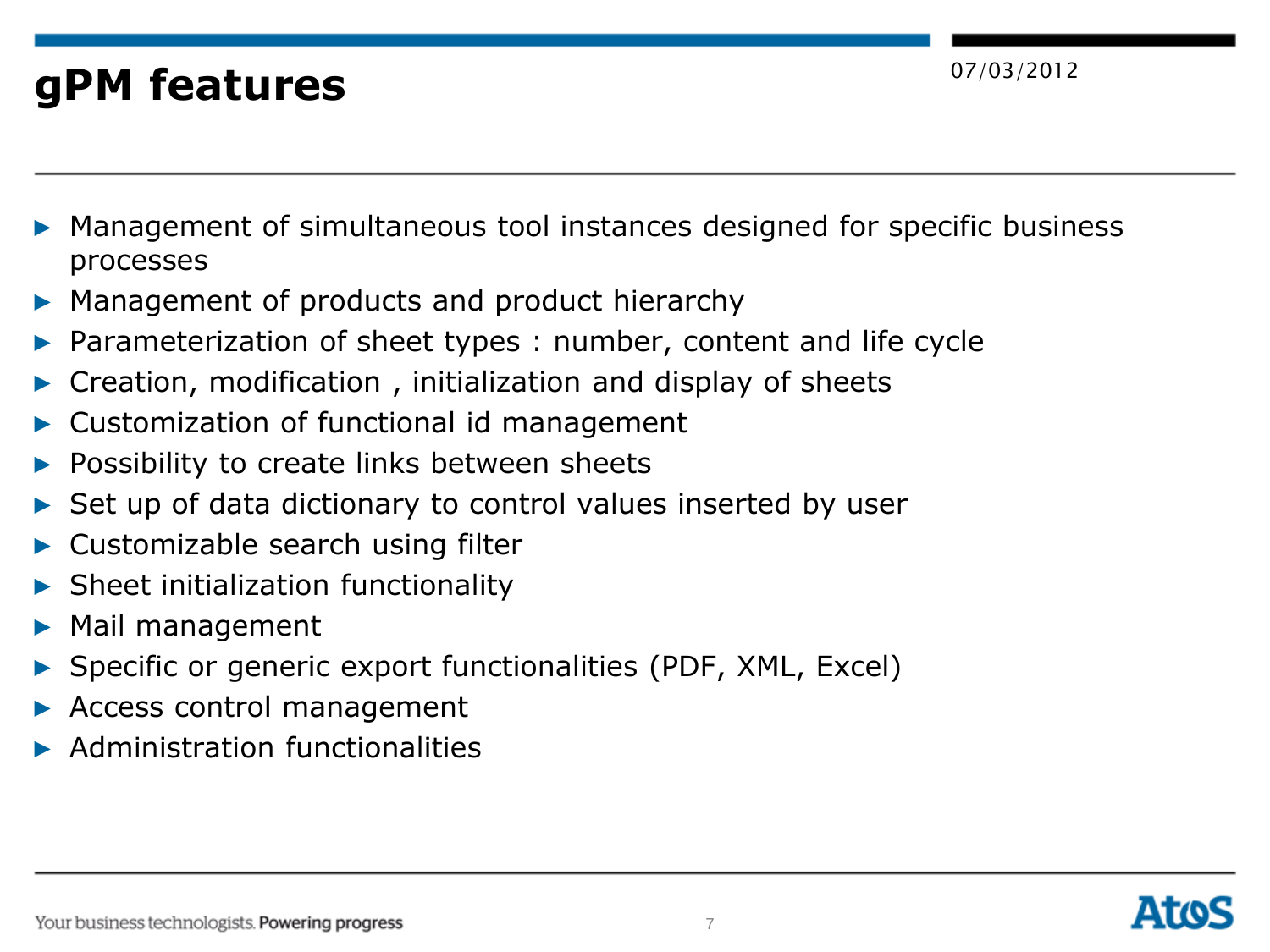# 07/03/2012 **gPM Architecture**



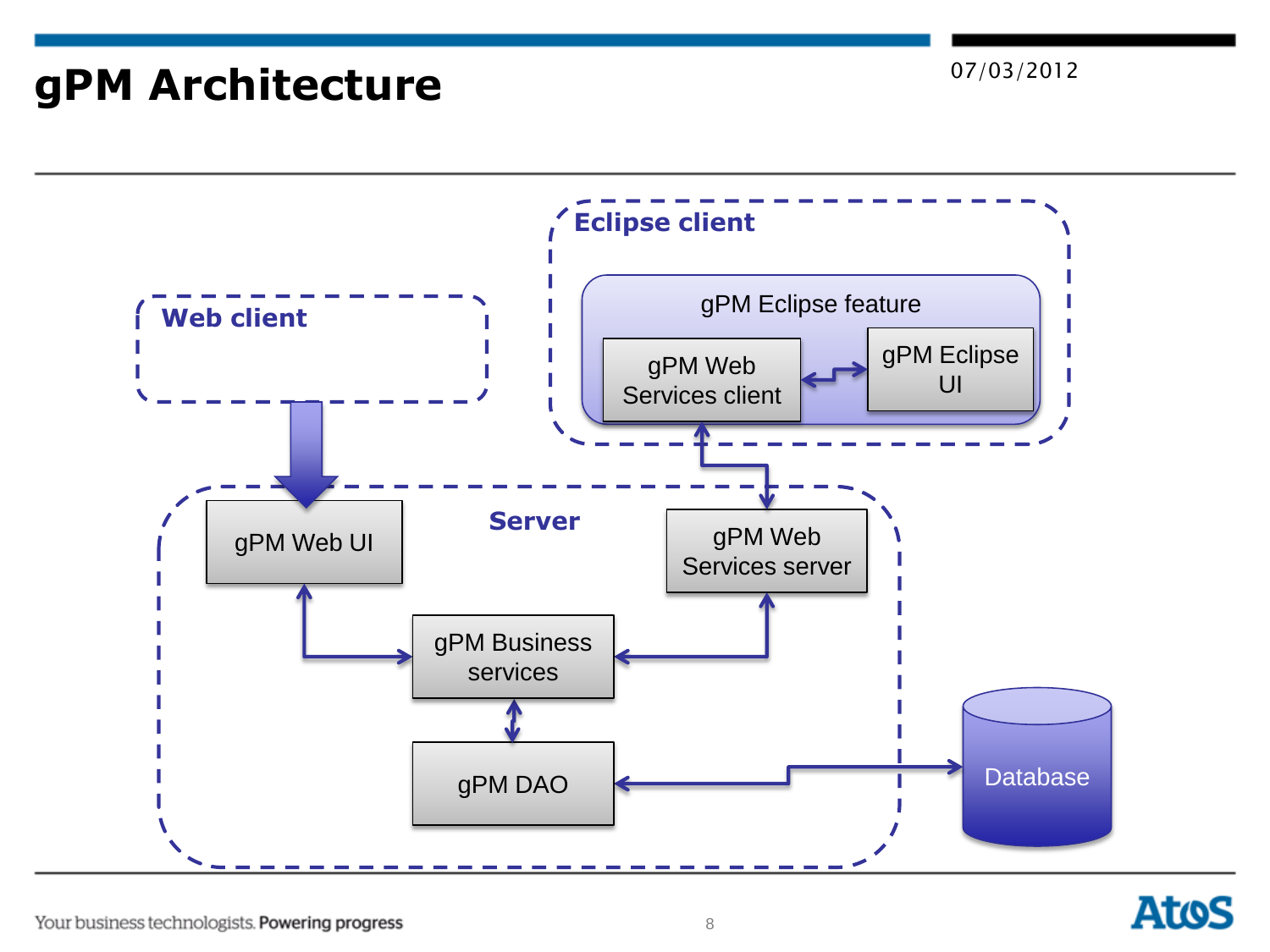# 07/03/2012 **gPM deployment pre-requisites**

- ▶ Java :
	- $-$  JDK 1.6.0\_18+
- ▶ Database server
	- PostgreSQL v8.4+
	- or Oracle v10.X
- ▶ Application server :
	- Apache Tomcat v5.5+
	- $-$  or Jetty v6.1.15+